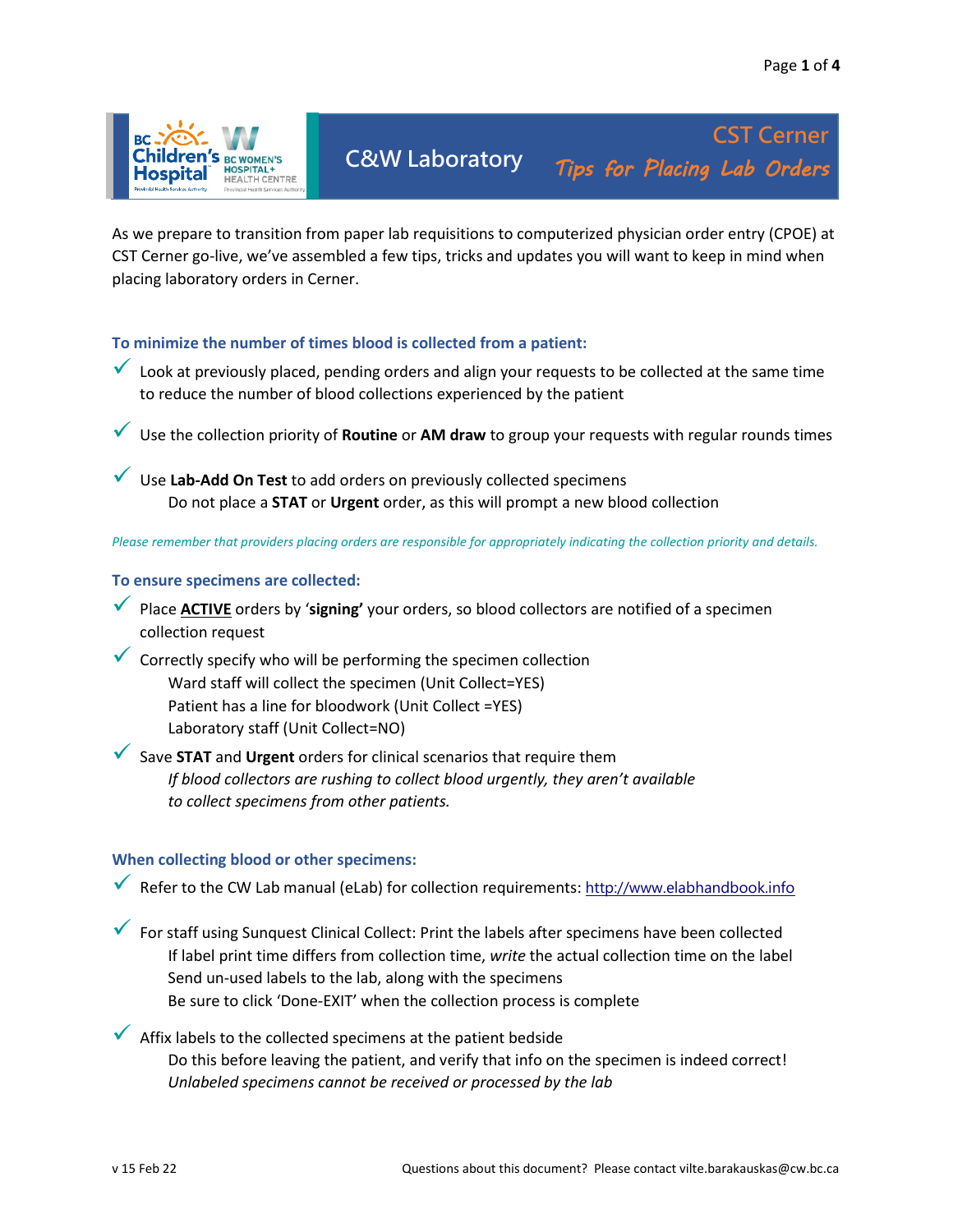Send the specimen to the lab right away

It's your responsibility to get the specimen to the lab

You can check the status of an order: InProcess (received) means the specimen is in the lab

If not using Sunquest Clinical Collect remember to mark the nurse collect task in Cerner as 'complete' when collection is complete (if applicable) or ensure the lab order has been placed as Unit Collect = YES, Collected = YES

 $\blacktriangleright$  Hand-label specific Transfusion Medicine Samples: Group and Screen specimens collected without using Sunquest Clinical Collect Neonatal Investigation specimens

## **To ensure testing is performed:**

Ensure all specimens are sent labeled with a minimum of 3 unique patient identifiers Unlabeled specimens will not be tested; the lab will not know where/who they came from

 $\checkmark$  Review lab tests that have already been ordered and follow duplicate checking warnings The ordering and lab systems check for duplicate requests and may cancel or combine them

Some tests may require special approval or consultation prior to testing: Instructions are detailed in the reference text  $\Box$  and eLab [http://www.elabhandbook.info](http://www.elabhandbook.info/) Complete all required consultation, paperwork and other documentation and submit with the specimen, for testing to proceed Some testing may only be available on certain days or at specific times

If a test is not listed in the Cerner Order Catalogue, use a LAB-Miscellaneous test to request it The following miscellaneous orders are available for use:

> LAB-Miscellaneous Genetic Out of Province/Country test – use for send-out genetic tests handled by BCCW Division of Genome Diagnostics

LAB-Miscellaneous Test (Blood) – use for non-genetic tests performed on blood specimens

LAB-Miscellaneous Test (Non-Blood) – use for non-genetic tests performed on all other specimen types

Ensure you specify the requested test and include your contact information so lab can reach you

#### **If you need to cancel an order:**

Lab orders can be cancelled in CST Cerner if their status is Ordered or Ordered(pending collection) If a sample has already been collected, please call the lab to cancel testing

 $\checkmark$  For blood products you must cancel/discontinue BOTH the **Administer- [blood product] Transfusion** order AND the **LAB-[blood product] Prepare** order

# **If you experience difficulties when dealing with lab orders:**

Contact CST Clinical support (red shirts) Laboratory staff cannot help troubleshoot CPOE orders; they do not have the same CST Cerner access and do not place orders themselves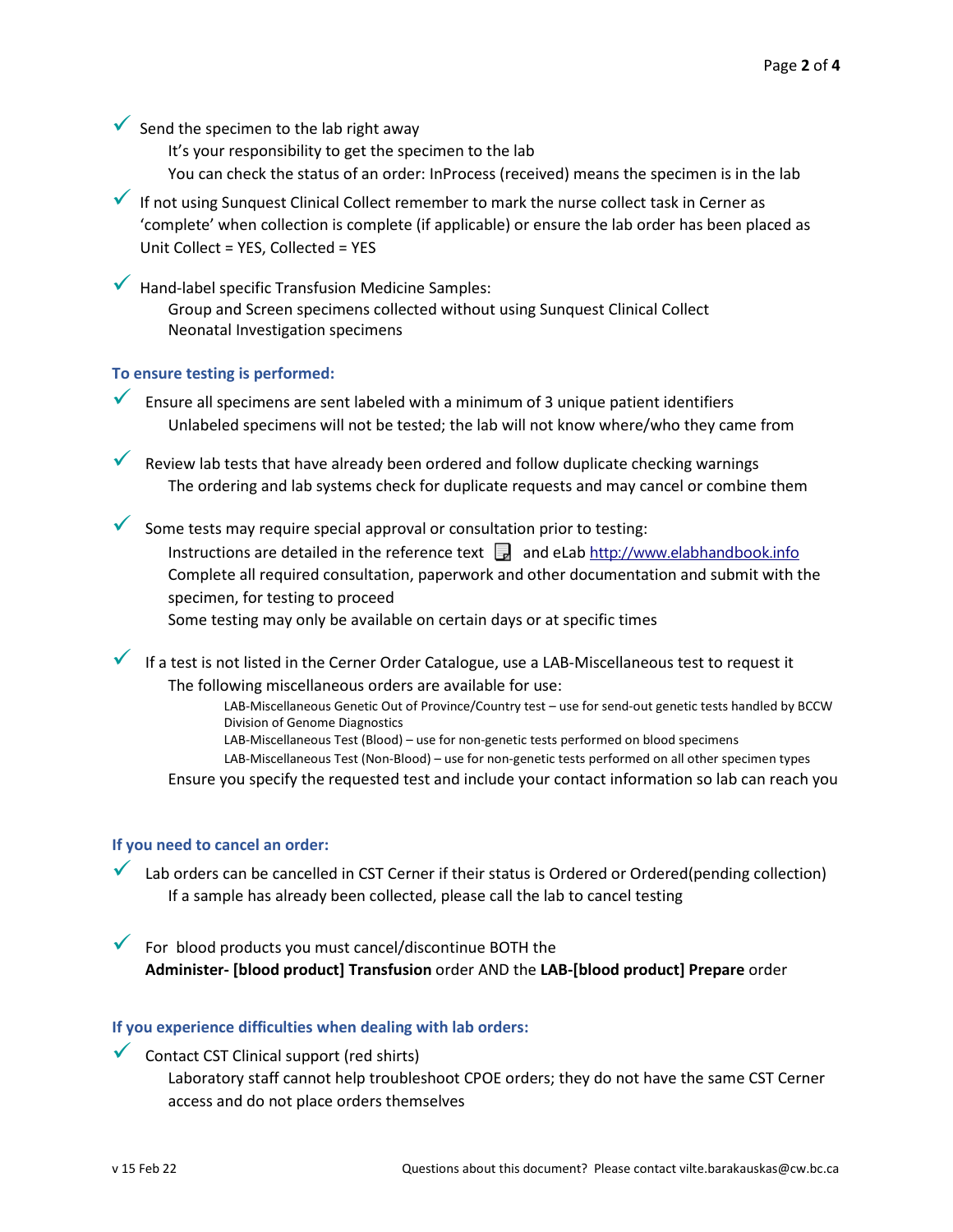### **Some ordering practices will change a little:**

Some tests require a speciality requisition to accompany the specimen.

- Reference text (indicated by a  $\Box$  icon ) and/or prompt at order entry will provide this information and link to the required paperwork
- Submit this paperwork with the specimen to ensure the testing can be processed

Outpatients coming to the blood collection lab **MUST** bring their Cerner requisitions with them.

• Future-orders will be activated by lab staff when patients arrive, based on dates and orders outlined on the print-out

Some tests have been grouped into panels.

• Pay attention to the components contained in the panels so you don't order the same test multiple times

Some tests have been grouped into modules to make them easier to find them.

• Use the prefix 'Lab-' in the order catalogue to access these, including: Urine Lab Tests, Fluid Lab Tests, Genetic Tests, Allergy tests

**Urine culture** cannot be reflexed based on urine dipstick results.

- If you might need a culture with a urinalysis order, you MUST place BOTH a Urinalysis order AND a Urine Culture order
- Please send separate containers for the urinalysis and culture specimens when possible

Point-of-care (POC) testing orders are NOT interchangeable with testing done in the main lab.

- POC orders are not collected by lab staff
- For non-POC lab orders, specimens must be sent to the lab for testing

Blood gas orders consist of a panel of tests; refer to the reference text ( $\Box$ ) for contents of each panel. When ordering blood gases:

| Use the following order            | When the blood will be                        | <b>Collected by</b>        | <b>Analyzed by</b> |
|------------------------------------|-----------------------------------------------|----------------------------|--------------------|
| <b>Arterial Blood Gas Plus</b>     | From an arterial collection                   | Ward staff                 | Core lab           |
| Venous blood gas                   | Peripheral line or venous blood<br>collection | Ward staff or<br>lab staff | Core lab           |
| Capillary blood gas                | Capillary collection                          | Ward staff or<br>Lab staff | Core lab           |
| <b>POC Arterial Plus Blood Gas</b> | From an arterial collection                   | Ward staff                 | RTs on ward        |
| <b>POC Venous Plus Blood Gas</b>   | Peripheral line or venous blood<br>collection | Ward staff                 | RTs on ward        |
| <b>POC Capillary Blood Gas</b>     | Capillary collection                          | Ward staff                 | RTs on ward        |

Please note, orders for Mixed Venous Blood gases are also available for use if blood is sampled from the pulmonary artery.

The process for ordering **Bone Marrow Biopsy and Aspirate** testing has been streamlined.